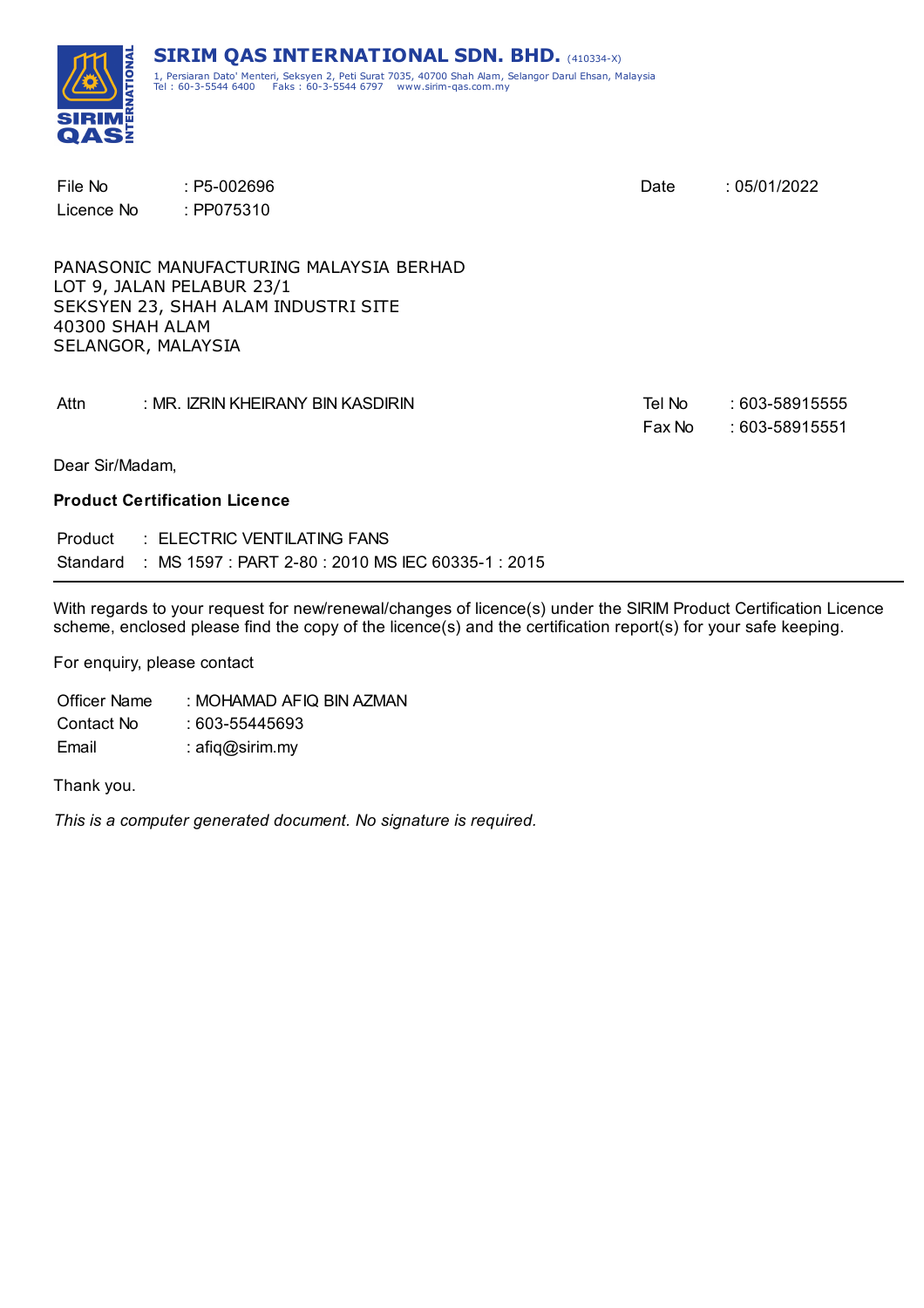No Lesen : **PP075310** *Licence No :*



### **LESEN PENSIJILAN BARANGAN** *Product Certification Licence*



**SIRIM QAS International Sdn. Bhd. dengan ini menganugerahkan kepada** *SIRIM QAS International Sdn. Bhd. hereby grants to*

**PANASONIC MANUFACTURING MALAYSIA BERHAD LOT 9, JALAN PELABUR 23/1 SEKSYEN 23, SHAH ALAM INDUSTRI SITE 40300 SHAH ALAM SELANGOR, MALAYSIA**

**Lesen untuk menggunakan Tanda Pensijilan di atas barangan** *a licence to use the Certification Mark on*

#### **ELECTRIC VENTILATING FANS**

**Please refer to detail in the SCHEDULE**

**sebagai mematuhi keperluan**

*as complying with*

**MS 1597 : PART 2-80 : 2010 MS IEC 60335-1 : 2015**

jailie

**Nur Fadhilah binti Muhammad** Ketua Pegawai Eksekutif *Chief Executive Officer* SIRIM QAS International Sdn. Bhd.



| SIRIM QAS International Sdn. Bhd.<br>(No. Syarikat 410334-X) | Tarikh Mula Pensijilan | : 18 March 1993   | Tarikh Dikeluarkan | : 05 January 2022 |
|--------------------------------------------------------------|------------------------|-------------------|--------------------|-------------------|
| 1, Persiaran Dato' Menteri<br>Seksyen 2, Peti Surat 7035     | <b>Certified Since</b> |                   | Issue Date         |                   |
| 40700 Shah Alam<br>Selangor Darul Ehsan                      | Sah Sehingga           | :31 December 2022 | No Siri            | :070441           |
| MALAYSIA.                                                    | Valid Until            |                   | Serial No          |                   |
|                                                              |                        |                   |                    |                   |

Tel : 60-3-55446400 Faks : 60-3-55446466 http://www.sirim.my http://www.malaysian-certified.my Lesen ini dianugerahkan tertakluk kepada syarat-syarat Perjanjian Pensijilan Barangan SIRIM QAS International Sdn. Bhd. This Licence is granted subject to the provisions of the Product Certification Agreement of SIRIM QAS International Sdn. Bhd.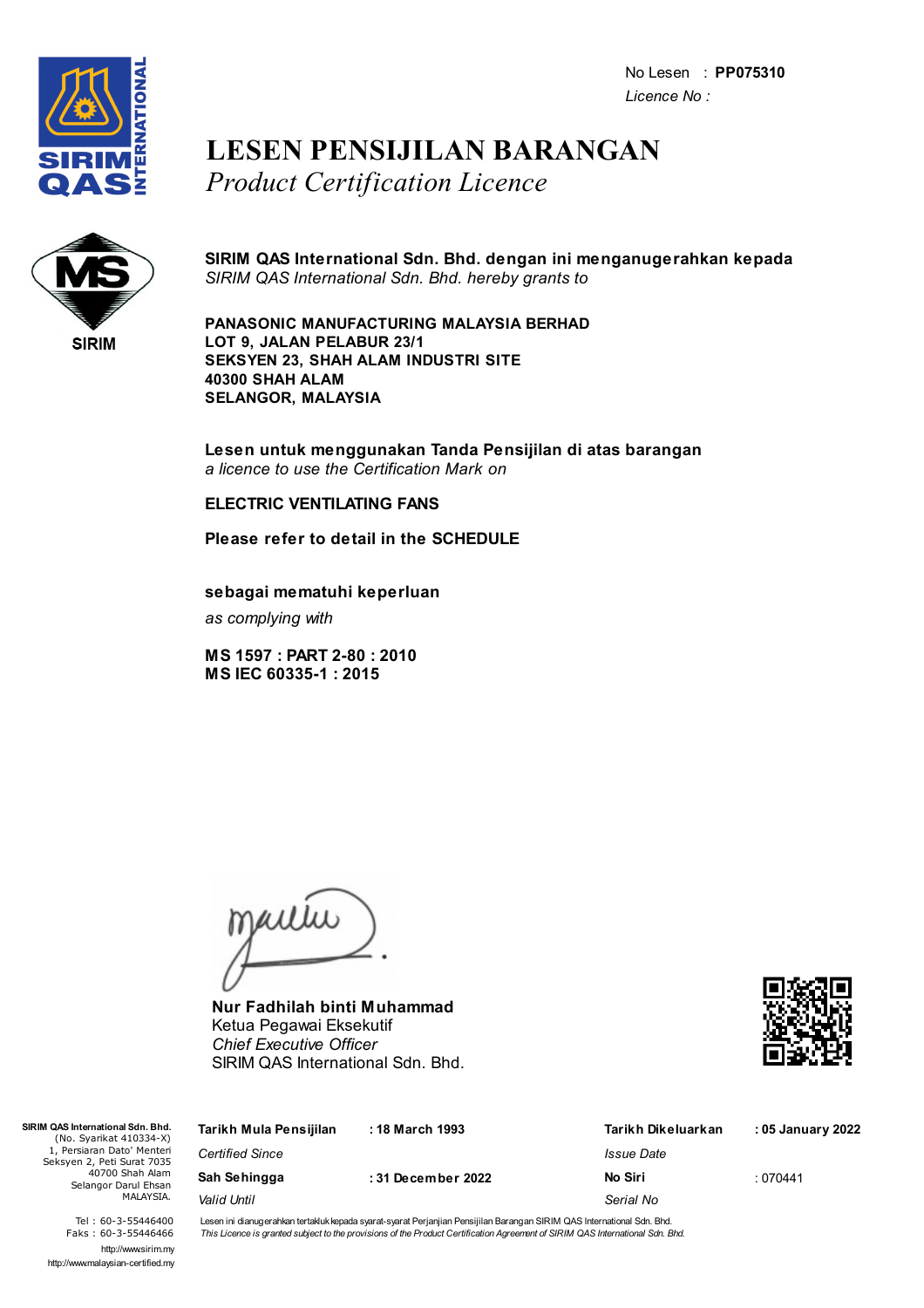

No Lesen : **PP075310** *Licence No :*

## **SCHEDULE**

#### **PANASONIC MANUFACTURING MALAYSIA BERHAD**



| <b>Trade Mark</b> | :PANASONIC              |
|-------------------|-------------------------|
| Model             | :FV-15TGUZ              |
| Rating            | :240V~ 50Hz, 12W        |
| Trade Mark        | : KDK                   |
| Model             | : 15TGQZ                |
|                   | Rating :240V~ 50Hz, 12W |
| Trade Mark        | :KDK                    |
| Model             | : 20AQM8                |
| Rating            | :240V~, 50Hz, 17W       |
| Trade Mark        | : KDK                   |
| Model             | :30AQM8                 |
| Rating            | :240V~, 50Hz, 33W       |
|                   | Trade Mark : PANASONIC  |
| Model             | : FV-25TGU3             |
| Rating            | :240V~, 50Hz, 29W       |
|                   | Trade Mark : PANASONIC  |
| Model             | : FV-30AUM8             |
| Rating            | :240V~, 50Hz, 33W       |
|                   | Trade Mark : PANASONIC  |
| Model             | : FV-25AUM7             |
| Rating            | :240V~, 50Hz, 29W       |
| Trade Mark        | : KDK                   |
| Model             | :25AQM7                 |
| Rating            | :240V~, 50Hz, 29W       |
| <b>Trade Mark</b> | :PANASONIC              |
| Model             | :FV-20AUM8              |
| Rating            | :240V~, 50Hz, 17W       |
| <b>Trade Mark</b> | : PANASONIC             |
| Model             | :FV-17CLM               |
| Rating            | :240V~, 50Hz, 13W       |
|                   |                         |

| SIRIM QAS International Sdn. Bhd.<br>(No. Syarikat 410334-X)<br>1, Persiaran Dato' Menteri<br>Seksyen 2, Peti Surat 7035<br>40700 Shah Alam<br>Selangor Darul Ehsan<br>MALAYSIA. | Tarikh Mula Pensijilan | : 18 March 1993   | Tarikh Dikeluarkan       | : 05 January 2022 |
|----------------------------------------------------------------------------------------------------------------------------------------------------------------------------------|------------------------|-------------------|--------------------------|-------------------|
|                                                                                                                                                                                  | <b>Certified Since</b> |                   | <i><b>Issue Date</b></i> |                   |
|                                                                                                                                                                                  | Sah Sehingga           | :31 December 2022 | No Siri                  | : 070441          |
|                                                                                                                                                                                  | Valid Until            |                   | Serial No                |                   |

Lesen ini dianugerahkan tertakluk kepada syarat-syarat Perjanjian Pensijilan Barangan SIRIM QAS International Sdn. Bhd.<br>*This Licence is granted subject to the provisions of the Product Certification Agreement of SIRIM QAS* 

http://www.sirim.my http://www.malaysian-certified.my

Tel : 60-3-55446400 Faks : 60-3-55446466